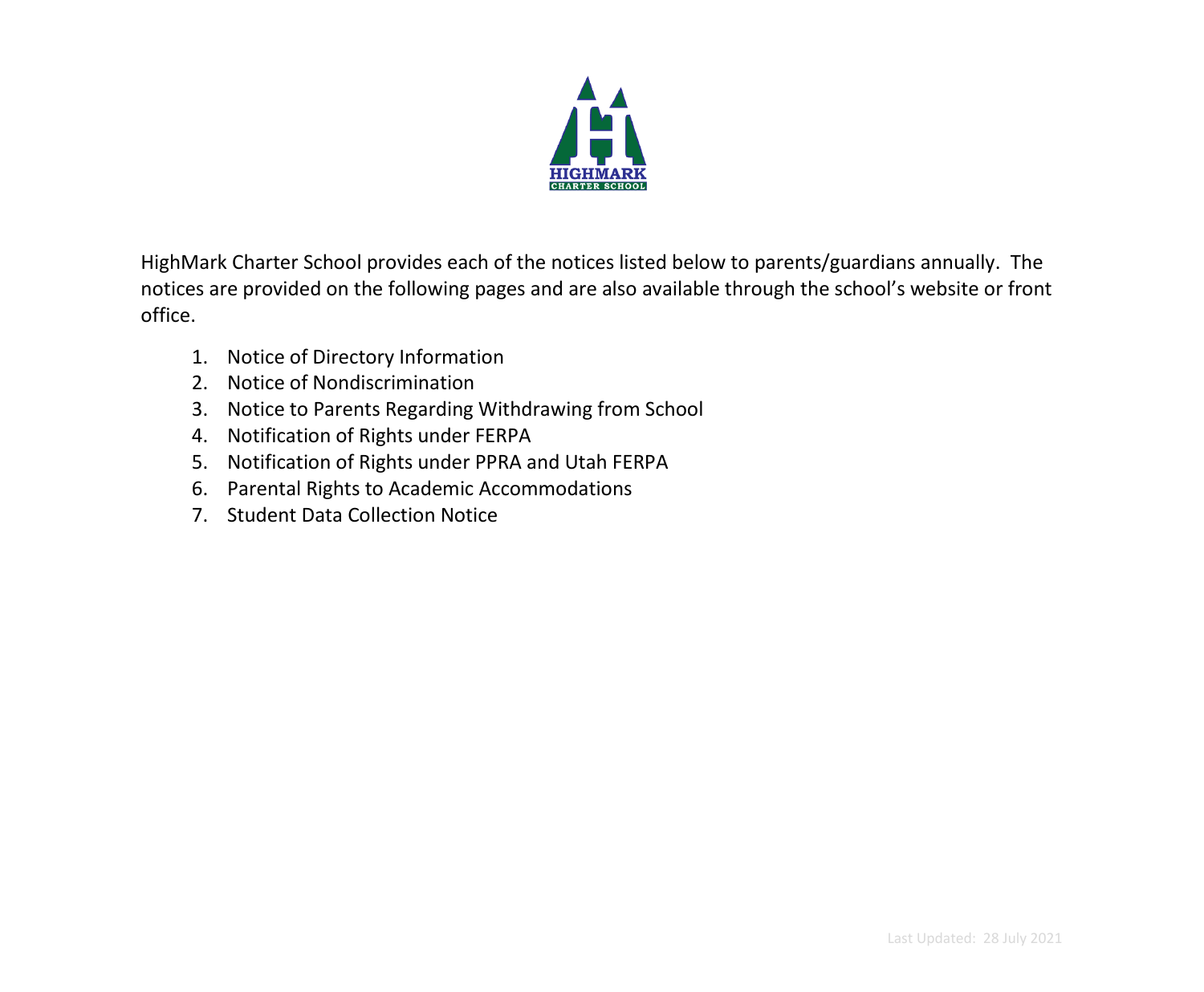# **1\_Family Educational Rights and Privacy Act Notice of Directory Information**

### **Directory Information**

The Family Educational Rights and Privacy Act ("FERPA"), a federal law, requires that HighMark Charter School (the "School"), with certain exceptions, obtain a parent or eligible student's (eligible students are students 18 years of age or older) written consent prior to the disclosure of personally identifiable information ("PII") from a student's education records. However, the School may disclose appropriately designated "directory information" without written consent, unless a parent or eligible student has advised the School to the contrary in accordance with School procedures.

### **Purpose of Directory Information**

The primary purpose of directory information is to allow the School to include information from a student's education records in certain school publications. Examples include:

- A playbill, showing a student's role in a drama production;
- The annual School yearbook;
- Graduation/promotion programs; and
- Sports programs or activity sheets showing the weight and/or height of team members.

• Honor roll or other recognition lists;

Directory information, which is information that is generally not considered harmful or an invasion of privacy if released, can also be disclosed to outside organizations without a parent or eligible student's prior written consent. Outside organizations include, but are not limited to, companies that manufacture class rings or publish yearbooks.

#### **Military Recruiters and Institutions of Higher Education**

In addition, two federal laws require local educational agencies (LEAs) receiving assistance under the Elementary and Secondary Education Act of 1965, as amended (the "ESEA"), to provide military recruiters and institutions of higher education, upon request, with secondary student names, addresses and telephone listings unless parents or eligible students have advised the LEA that they do not want such information disclosed without their prior written consent. *See* Section 9528 of the ESEA (20 U.S.C. § 7908) and 10 U.S.C. § 503(c).

#### **Opting Out**

If a parent or eligible student does not want the School to disclose any or all of the types of information designated below as directory information from the student's education records without prior written consent, the parent or eligible student must so notify the School in the "Notice for Directory Information" Section in the student's Registration Packet **prior to** submitting the Registration Packet to the School.

#### **What Information is Designated as Directory Information?**

The School has designated the following student information as directory information:

- Name;
- Photograph;
- Grade level;
- Participation in officially recognized activities and sports; and
- Degrees, honors, and awards.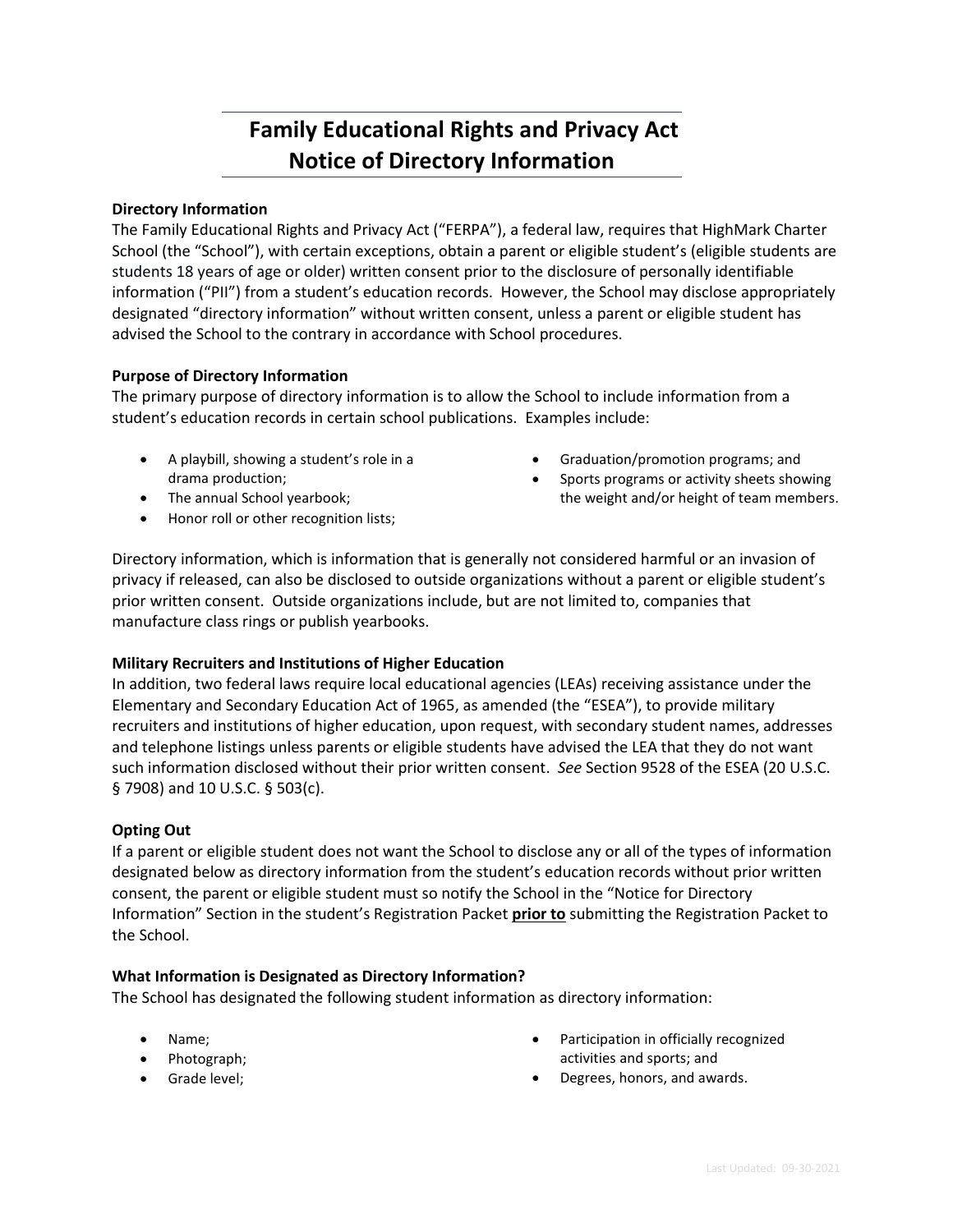## **2\_Notice of Nondiscrimination**

HighMark Charter School (the "School") does not discriminate on the basis of race, color, national origin, religion, sex, disability, age, citizenship status, or genetic information in its programs and activities as required by Title VI and Title VII of the Civil Rights Act of 1964, Title IX of the Education Amendments of 1972, Section 504 of the Rehabilitation Act of 1973, the Age Discrimination Act of 1975, the Immigration Reform and Control Act of 1986, the Genetic Information Nondiscrimination Act of 2008, and Title II of the Americans with Disabilities Act of 1990. The School also provides equal access to the Boy Scouts and other designated youth groups in accordance with the Boy Scouts of America Equal Access Act.

The following person at the School has been designated as the School's Title IX Coordinator and as the person to handle all inquiries regarding the School's nondiscrimination policies:

Shawn Miehlke, Principal 2467 E. South Weber Drive South Weber, Utah 84405 801-476-4627 smiehlke@hmcharterschool.org

If an individual believes that he or she, or his or her child, has been discriminated against by the School, that individual may contact the U.S. Department of Education for Civil Rights ("OCR"). OCR is a federal agency responsible for enforcing federal civil rights laws that prohibit discrimination in programs or activities that receive federal financial assistance from the Department of Education, including public schools. The contact information for OCR's headquarters (in Washington, D.C.) and its Denver Office (the office that serves Utah) is as follows:

| U.S. Department of Education                   | Denver Office                        |
|------------------------------------------------|--------------------------------------|
| Office for Civil Rights                        | Office for Civil Rights              |
| Lyndon B. Johnson Department of Education Bldg | U.S. Department of Education         |
| 400 Maryland Avenue, SW                        | Cesar E. Chavez Memorial Building    |
| Washington, DC 2020-1100                       | 1244 Speer Boulevard, Suite 310      |
| Telephone: 800-421-3481                        | Denver, CO 80204-3582                |
| Fax: 202-453-6012; TDD: 800-877-8339           | Telephone: 303-844-5695              |
| Email: OCR@ed.gov                              | Fax: 303-844-4303; TDD: 800-877-8339 |
|                                                | Email: OCR.Denver@ed.gov             |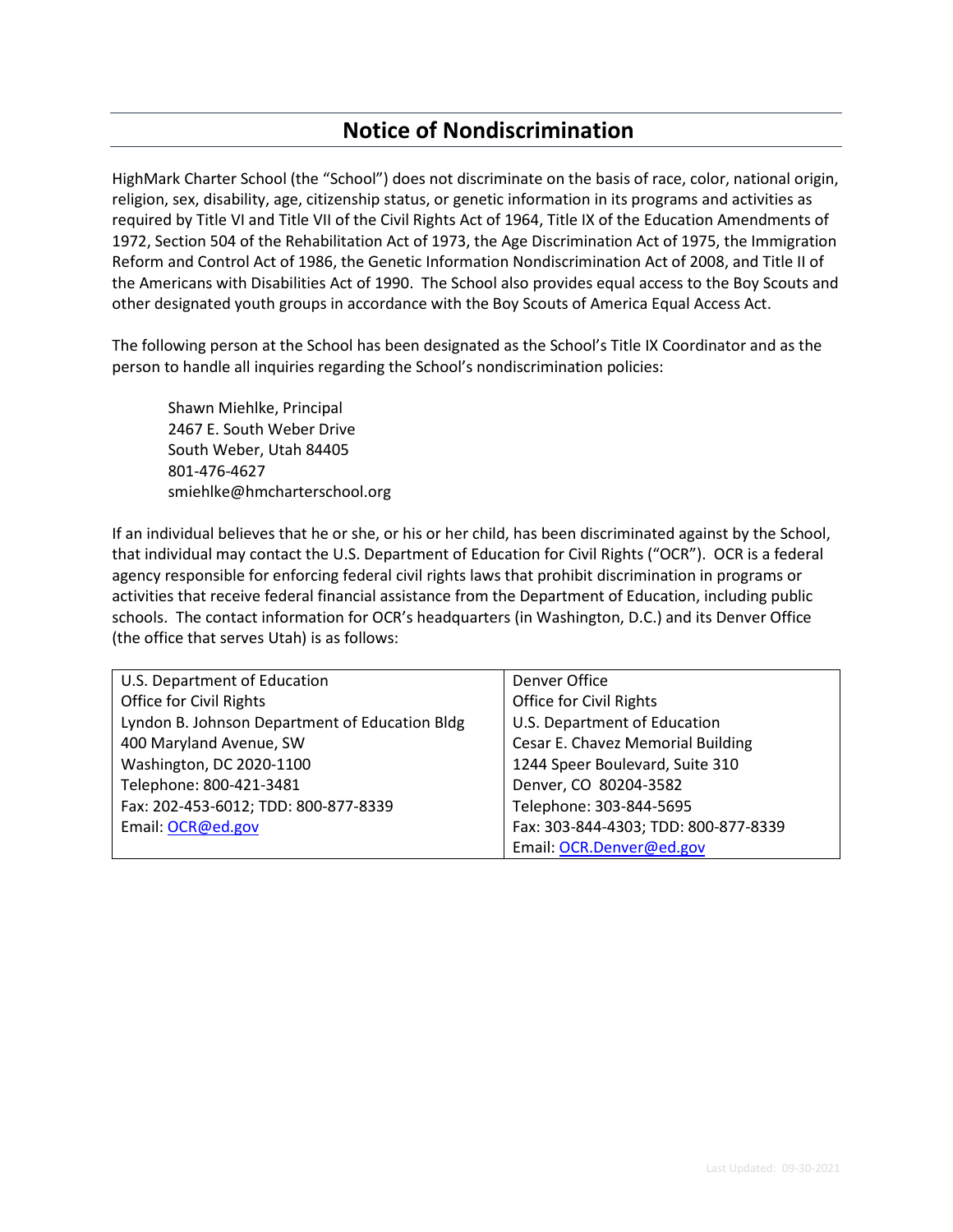## **3\_Notice to Parents Regarding Withdrawing from School**

Utah state law establishes procedures that govern the withdrawal of students from a charter school for enrollment in a district school or another charter school. *See* Utah Code. § 53G-6-503 and Utah Admin. Rule R277-472.

Specifically, Utah law states that parents are to provide notice by June 30<sup>th</sup> of their intent to withdraw from a charter school and enroll in the student's school of residence for the following school year. If the parent applies for admission to their school district of residence for the following year by June 30<sup>th</sup>, the school district must accept the student into the student's school of residence.

If a parent wants to withdraw a student from a charter school  $\frac{a}{a}$  fter June 30<sup>th</sup> or at any time during the school year, state law requires the parent to first go to the student's school district of residence or other charter school and obtain a letter of acceptance for enrollment in the new school. The parent then needs to give the charter school a copy of that letter of acceptance. Also, in this situation, the local school district is not required to accept the student into their school of residence if the parent did not submit an application for admission to the student's school district of residence by June  $30<sup>th</sup>$ . The district is only required to accept the student into a school in the district that has adequate capacity.

School districts should post information to their website about which schools in the district have adequate capacity. If they have not done so, you should contact the district office and request that information.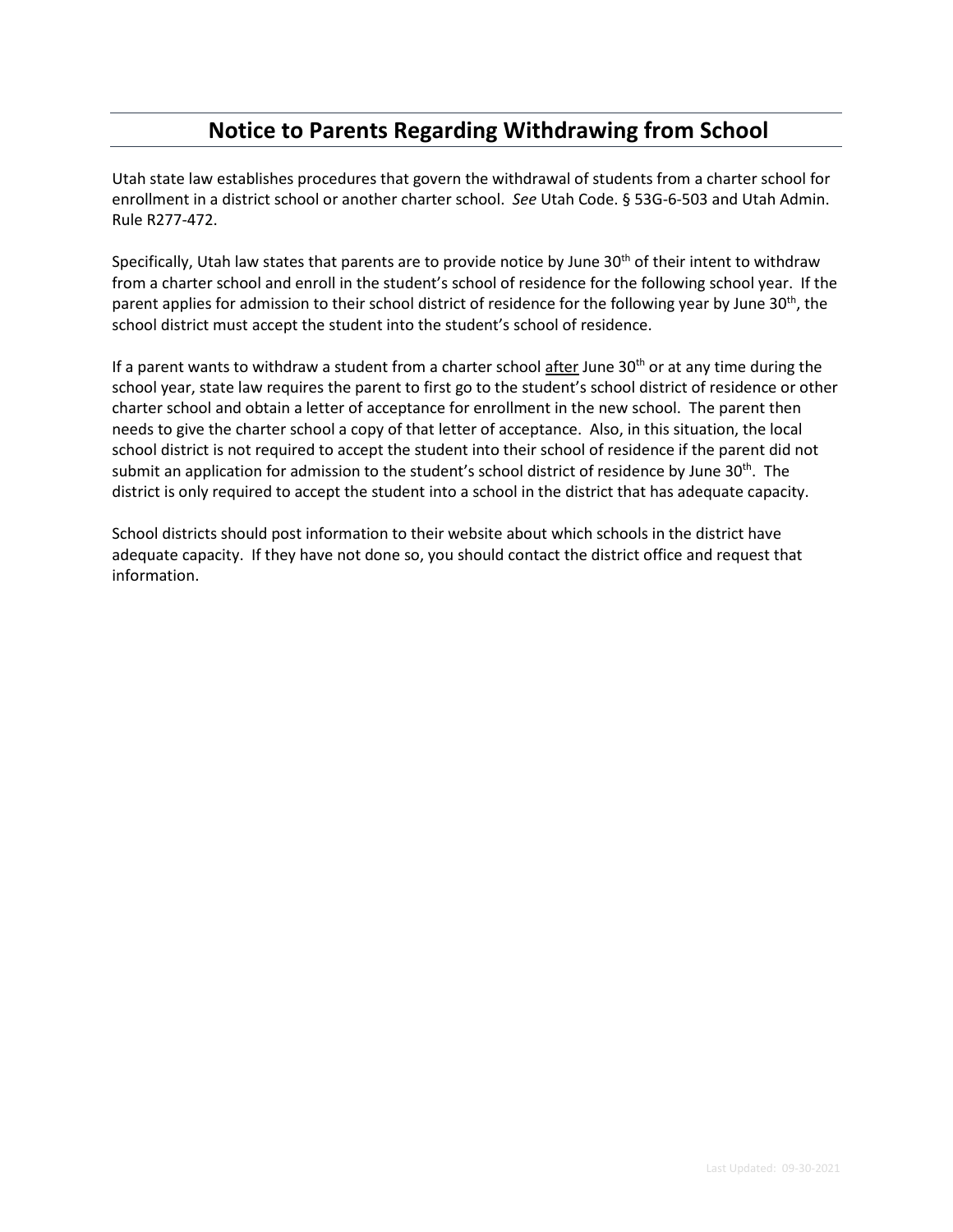# **4\_Notification of Rights Under Family Educational Rights and Privacy Act**

The Family Educational Rights and Privacy Act ("FERPA") affords parents and students 18 years of age or older ("eligible students") certain rights with respect to their education records. These rights include:

- 1. The right to inspect and review the student's education records within 45 days after the day HighMark Charter School (the "School") receives a request for access. A parent or eligible student should submit to the School Principal/Director a written request that identifies the record(s) the parent or eligible student wishes to inspect. The School will arrange for access and notify the parent or eligible student of the time and place where the records may be inspected.
- 2. The right to request an amendment of the student's education records that the parent or eligible student believes is inaccurate, misleading, or otherwise in violation of the student's privacy rights under FERPA.

Parents or eligible students who wish to ask the School to amend a record should write the School Principal/Director, clearly identify the part of the record they want changed and specify why it should be changed.

If the School decides not to amend the record as requested, the School will notify the parent or eligible student of the decision and advise them of their right to a hearing regarding the request for amendment. Additional information regarding the hearing procedures will be provided to the parent or eligible student when notified of the right to a hearing.

3. The right to provide written consent before the School discloses personally identifiable information ("PII") from the student's education records, except to the extent that FERPA authorizes disclosure without consent.

One exception, which permits disclosure without consent, is disclosure to school officials with legitimate educational interests. A school official typically includes a person employed by the School in an administrative, supervisory, academic, research, or support staff position (including law enforcement unit personnel and health staff); a person serving on the School's board of directors; contractors, consultants, volunteers, and other outside parties to whom the School has outsourced institutional services or functions that the School would otherwise use its own employees to perform and who is under the direct control of the School and subject to the same conditions governing the use and redisclosure of education records that apply to other school officials, such as an attorney, auditor, therapist, medical consultant, or education service provider; or a parent, student, or other School volunteer assisting another school official in performing his or her tasks. A school official typically has a legitimate educational interest if the school official needs to review an education record in order to fulfill his or her professional responsibilities for the School.

Upon request, the School may also disclose education records without a parent or eligible student's prior written consent to officials of another school in which a student seeks or intends to enroll, or is already enrolled, if the disclosure is for purposes of the student's enrollment or transfer.

Please refer to the list on the following page for a summary of disclosures schools may make without receiving prior written consent from a parent or eligible student.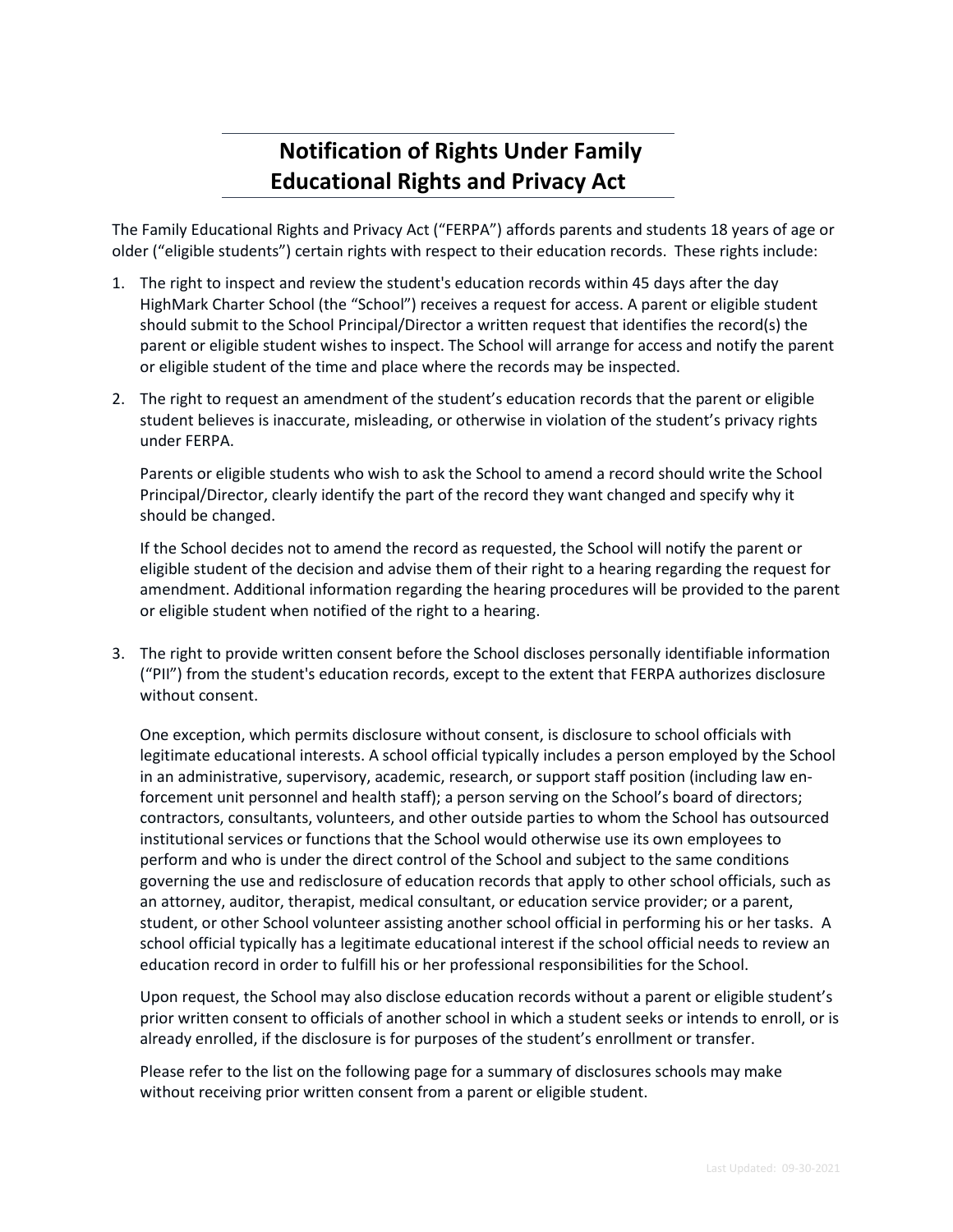4. The right to file a complaint with the U.S. Department of Education concerning alleged failures by the School to comply with the requirements of FERPA. The name and address of the office that administers FERPA is:

> Family Policy Compliance Office U.S. Department of Education 400 Maryland Avenue, SW Washington, DC 20202

### Disclosures Schools May Make Without Prior Written Consent

FERPA permits the disclosure of PII from students' education records without consent of the parent or eligible student if the disclosure meets certain conditions found in § 99.31 of the FERPA regulations. A school may disclose PII from the education records of a student without obtaining prior written consent from a parent or eligible student as follows:

- To other school officials, including teachers, within the school whom the school has determined to have legitimate educational interests. This includes contractors, consultants, volunteers, or other parties to whom the school has outsourced institutional services or functions, provided that the conditions listed in § 99.31(a)(1)(i)(B)(*1*)-(a)(1)(i)(B)(*3*) are met. (§ 99.31(a)(1))
- To officials of another school where the student seeks or intends to enroll, or where the student is already enrolled, if the disclosure is for purposes related to the student's enrollment or transfer, subject to the requirements of § 99.34. (§ 99.31(a)(2))
- To authorized representatives of the U. S. Comptroller General, the U.S. Attorney General, the U.S. Secretary of Education, or State and local educational authorities, such as the State Education Agency (SEA) in the parent or eligible student's State. Disclosures under this provision may be made, subject to the requirements of §99.35, in connection with an audit or evaluation of Federal- or State-supported education programs, or for the enforcement of or compliance with Federal legal requirements that relate to those programs. These entities may make further disclosures of PII to outside entities that are designated by them as their authorized representatives to conduct any audit, evaluation, or enforcement or compliance activity on their behalf. (§§ 99.31(a)(3) and 99.35)
- In connection with financial aid for which the student has applied or which the student has received, if the information is necessary to determine eligibility for the aid, determine the amount of the aid, determine the conditions of the aid, or enforce the terms and conditions of the aid. (§ 99.31(a)(4))
- To organizations conducting studies for, or on behalf of, the school, in order to: (a) develop, validate, or administer predictive tests; (b) administer student aid programs; or (c) improve instruction. (§ 99.31(a)(6))
- To accrediting organizations to carry out their accrediting functions. (§ 99.31(a)(7))
- To parents of an eligible student if the student is a dependent for IRS tax purposes. (§ 99.31(a)(8))
- To comply with a judicial order or lawfully issued subpoena if applicable requirements are met. (§ 99.31(a)(9))
- To appropriate officials in connection with a health or safety emergency, subject to § 99.36. (§ 99.31(a)(10))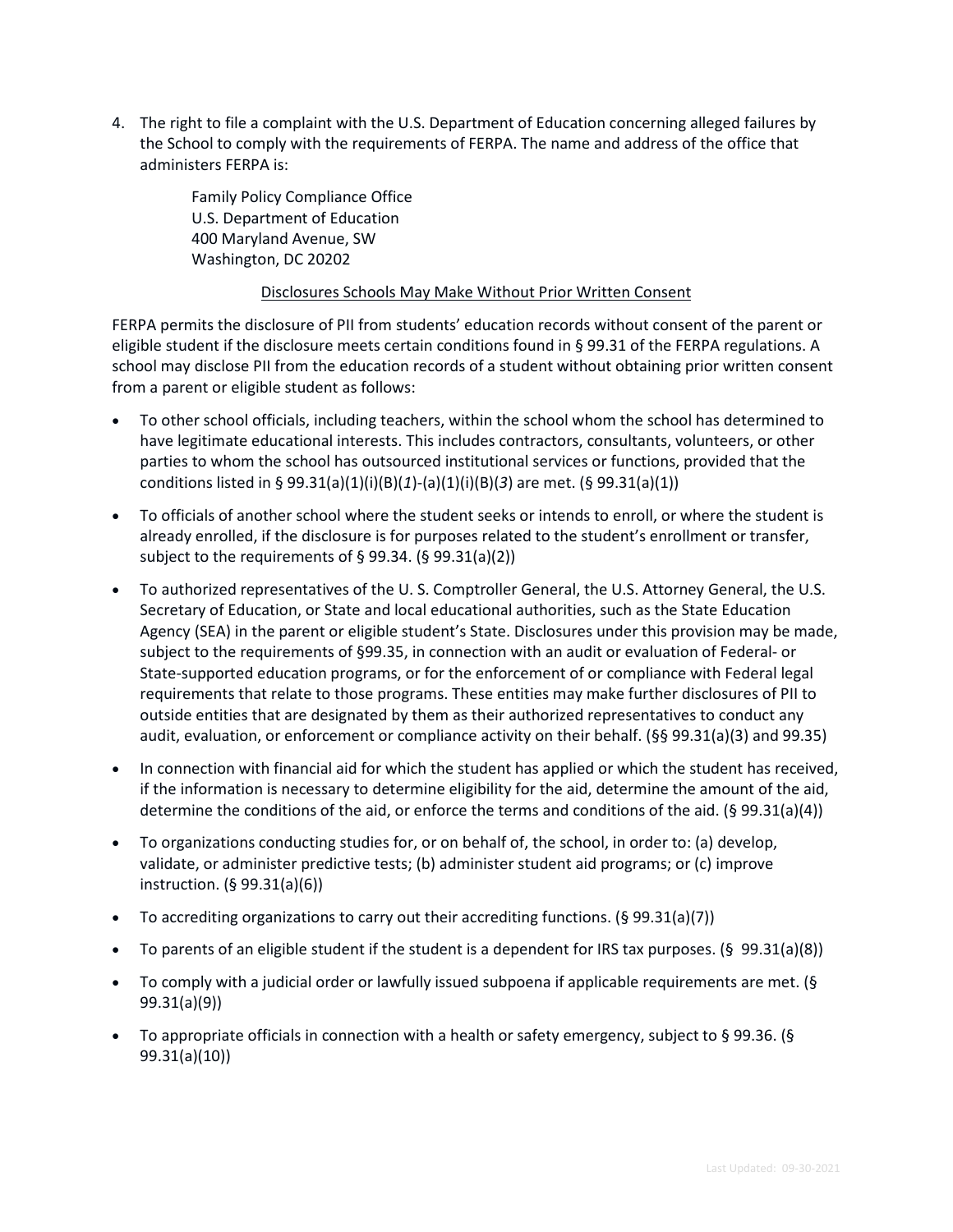- Information the school has designated as "directory information" if applicable requirements under § 99.37 are met. (§ 99.31(a)(11))
- To an agency caseworker or other representative of a State or local child welfare agency or tribal organization who is authorized to access a student's case plan when such agency or organization is legally responsible, in accordance with State or tribal law, for the care and protection of the student in foster care placement. (20 U.S.C. § 1232g(b)(1)(L))
- To the Secretary of Agriculture or authorized representatives of the Food and Nutrition Service for purposes of conducting program monitoring, evaluations, and performance measurements of programs authorized under the Richard B. Russell National School Lunch Act or the Child Nutrition Act of 1966, under certain conditions. (20 U.S.C. § 1232g(b)(1)(K))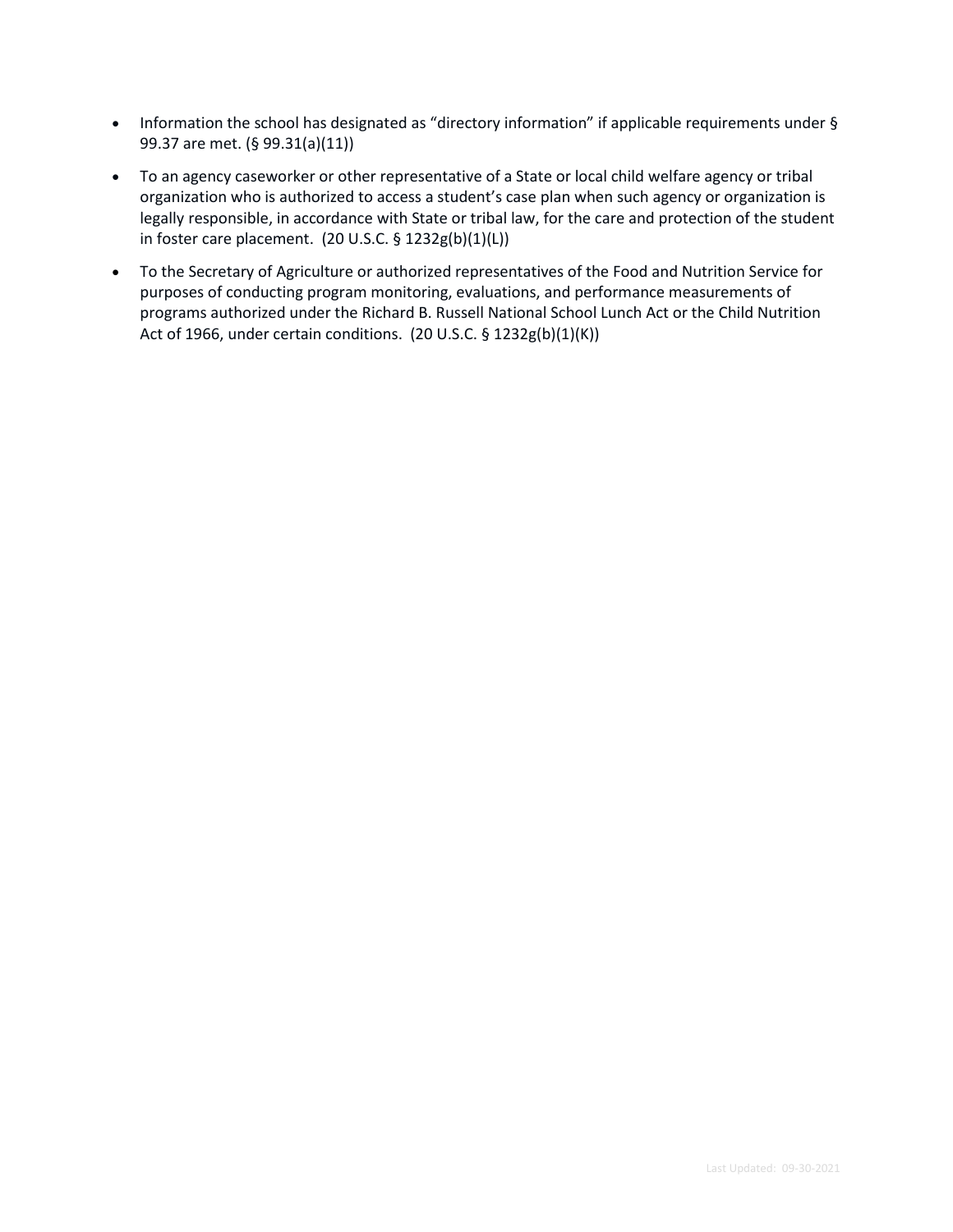# **5\_Notification of Rights Under the Protection of Pupil Rights Amendment (PPRA)/Utah FERPA**

HighMark Charter School (the "School") recognizes that the federal Protection of Pupil Rights Amendment (or PPRA) in 20 U.S.C. § 1232h and Utah FERPA in Utah Code § 53E-9-203 affords the parents of each elementary and secondary student certain rights with respect to the administration of surveys, collection and use of information for marketing purposes, and administration of certain physical examinations at school. These rights include, but are not limited to:

- **The right to prior written parental consent\*** before a student is required to submit to any psychological or psychiatric examination, test, or treatment, or any survey, analysis, or evaluation in which the purpose or evident intended effect is to cause the student to reveal information concerning one or more of the following protected areas about the student or his/her family member's ("protected information survey"):
	- 1. Political affiliations or, except as provided under Utah Code § 53G-10-202 or rules of the Utah State Board of Education, political philosophies;
	- 2. Mental or psychological problems;
	- 3. Sexual behavior, orientation, or attitudes;
	- 4. Illegal, anti-social, self-incriminating, or demeaning behavior;
	- 5. Critical appraisals of individuals with whom the student or family member has close family relationships;
	- 6. Religious affiliations or beliefs;
	- 7. Legally recognized privileged and analogous relationships, such as those with lawyers, medical personnel, or ministers; or
	- 8. Income, except as required by law.

\* *Such prior written parental consent is not required in connection with a protected information survey that is part of a youth suicide prevention program as described in Utah Code § 53G-9-702 or that is administered by the State of Utah; neither is such prior written consent required in circumstances where there is a reasonable belief that there is an emergency, child abuse, neglect, or a serious threat to the well-being of the student.* 

### • **The right to receive notice and an opportunity to opt a student out of:**

- 1. Any protected information survey that is part of a suicide prevention program described in Utah Code § 53G-9-702;
- 2. Any protected information survey administered by the State of Utah;
- 3. Any non-emergency, invasive physical examination or screening required as a condition of attendance, administered by the School or its agent, and not necessary to protect the immediate health and safety of a student, except for hearing, vision, or scoliosis screenings, or any physical examination or screening permitted or required under Utah law; and
- 4. Activities involving collection, disclosure, or use of personal information collected from students for marketing or to sell or otherwise distribute the information to others. (This does not apply to the collection, disclosure, or use of personal information collected from studentsfor the exclusive purpose of developing, evaluating, or providing educational products or services for, or to, students or educational institutions.)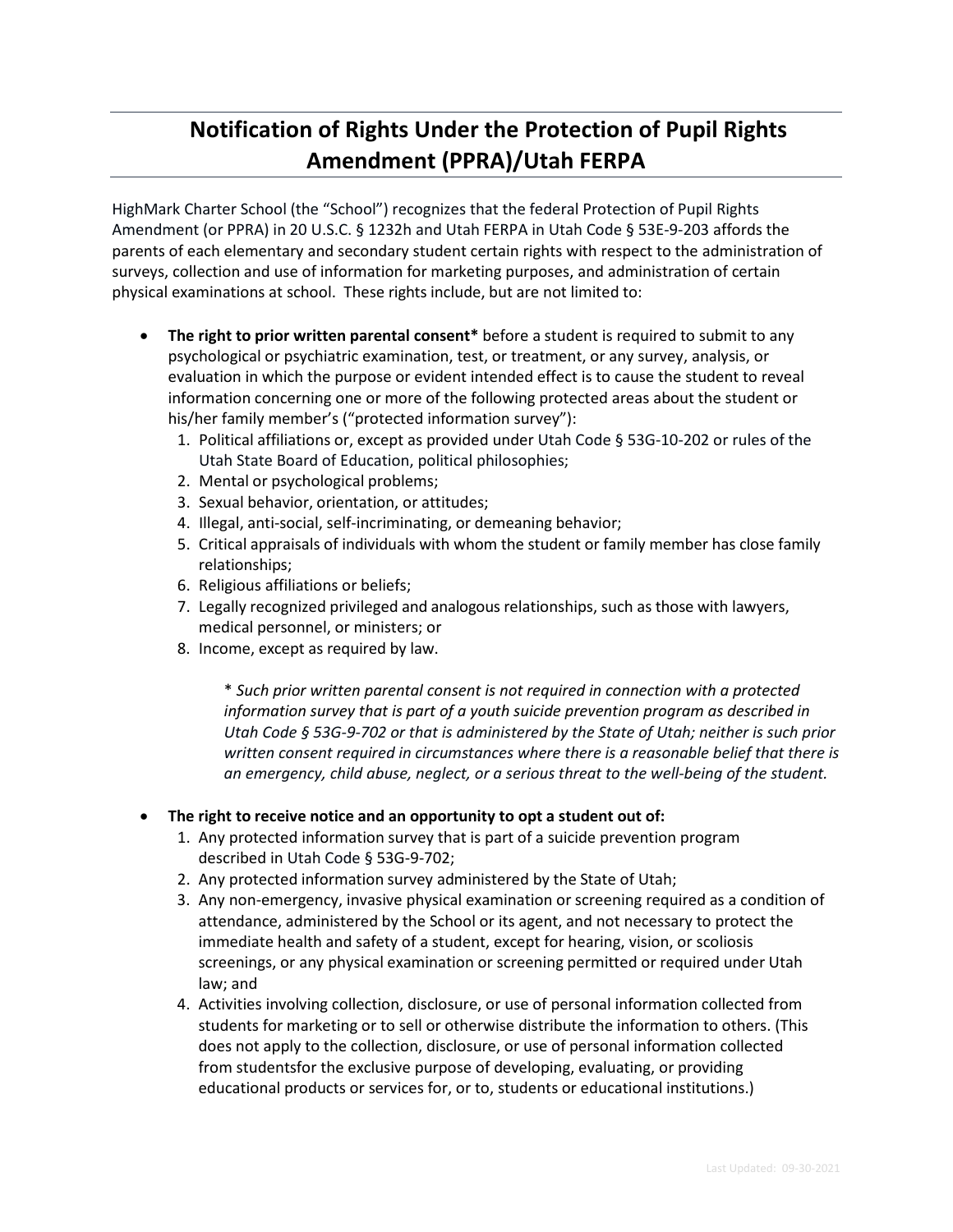- **The right to inspect**, upon request and before administration or use:
	- 1. Protected information surveys of students and surveys created by a third party;
	- 2. Instruments used to collect personal information from students for any of the above marketing,sales, or other distribution purposes; and
	- 3. Instructional material used as part of the educational curriculum.

These rights transfer from the parents to a student who reaches 18 years old or becomes an emancipated minor under Utah law.

The School has developed and adopted policies, in consultation with parents, regarding these rights, as well as arrangements to protect student privacy in the administration of protected information surveys and the collection, disclosure, or use of personal information for marketing, sales, or other distribution purposes. The School will directly notify parents of these policies at least annually during registration and will also provide notice of the policies within a reasonable period of time after any substantive changes in the polices. The School will also directly notify, such as through U.S. Mail or email, parents of students who are scheduled to participate in any of the specific activities or surveys noted below and will provide an opportunity for the parent to opt his or her child out of participation of the specific activity or survey. The School will make this notification to parents at the beginning of the school year if the School has identified the specific or approximate dates of the activities or surveys at that time. For any surveys and activities scheduled after the school year starts, parents will be provided at least two weeks' notification of the planned activities and surveys listed below and be provided an opportunity to opt their child out of such activities and surveys. Parents will also be provided an opportunity to review any pertinent surveys. Below is a list of the specific activities and surveys covered under this direct notification requirement:

- Collection, disclosure, or use of personal information collected from students for marketing,sales, or other distribution;
- Administration of any protected information survey; or
- Any non-emergency, invasive physical examination or screening as described on the previous page.

Parents who believe their rights have been violated may file a complaint with:

Family Policy Compliance Office U.S. Department of Education 400 Maryland Avenue, SW Washington, D.C. 20202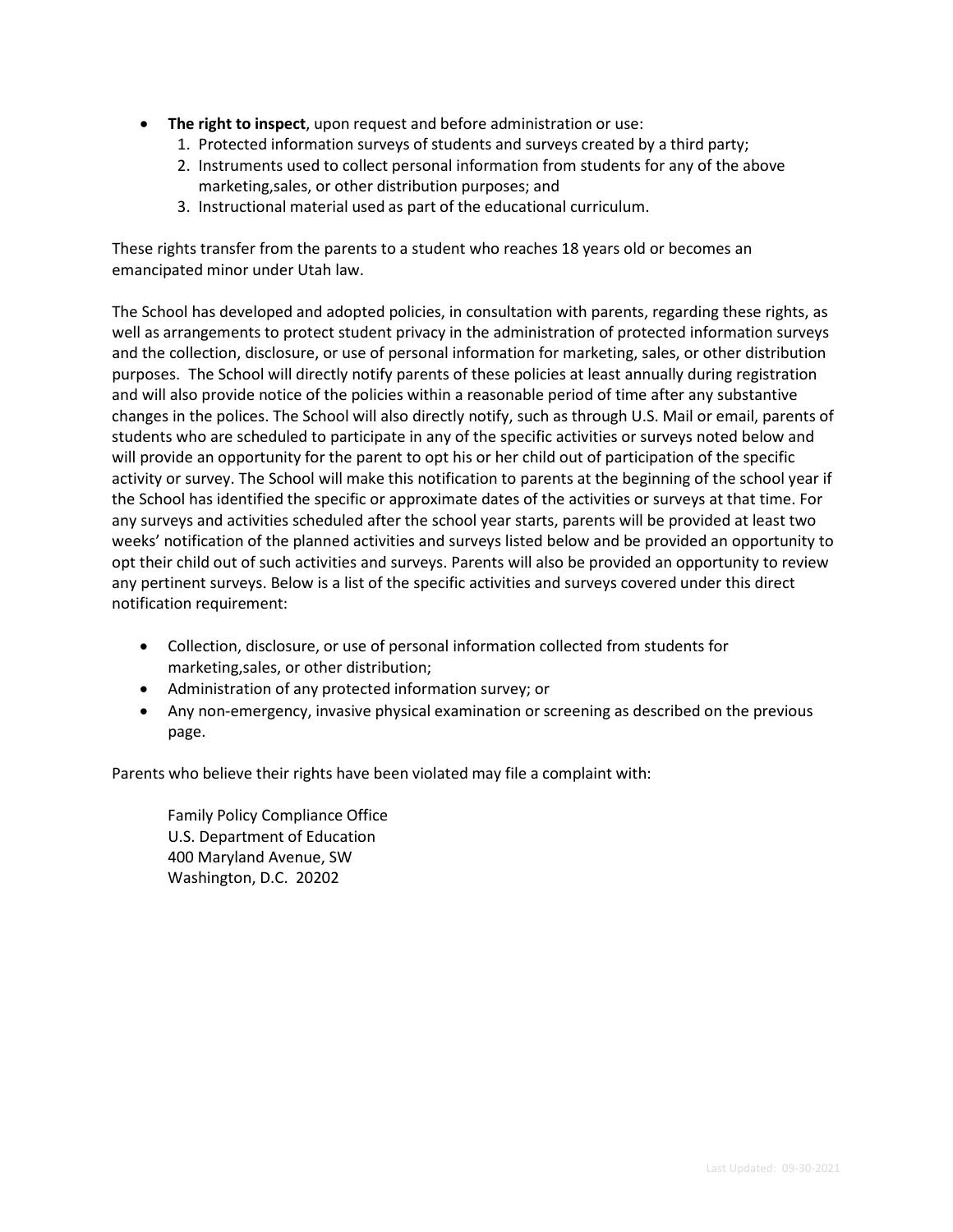## **6\_Parental Rights to Academic Accommodations**

(1)

- (a) A student's parent or guardian is the primary person responsible for the education of the student, and the state is in a secondary and supportive role to the parent or guardian. As such, a student's parent or guardian has the right to reasonable academic accommodations from the student's LEA as specified in this section.
- (b) Each accommodation shall be considered on an individual basis and no student shall be considered to a greater or lesser degree than any other student.
- (c) The parental rights specified in this section do not include all the rights or accommodations that may be available to a student's parent or guardian as a user of the public education system.
- (d) An accommodation under this section may only be provided if the accommodation is:
	- i. consistent with federal law; and
	- ii. consistent with a student's IEP if the student already has an IEP.
- (2) An LEA shall reasonably accommodate a parent's or guardian's written request to retain a student in kindergarten through grade 8 on grade level based on the student's academic ability or the student's social, emotional, or physical maturity.
- (3) An LEA shall reasonably accommodate a parent's or guardian's initial selection of a teacher or request for a change of teacher.
- (4) An LEA shall reasonably accommodate the request of a student's parent or guardian to visit and observe any class the student attends.
- (5) Notwithstanding Part 2, Compulsory Education, an LEA shall record an excused absence for a scheduled family event or a scheduled proactive visit to a health care provider if:
	- (a) the parent or guardian submits a written statement at least one school day before the scheduled absence; and
	- (b) the student agrees to make up course work for school days missed for the scheduled absence in accordance with LEA policy.
- (6)
- (a) An LEA shall reasonably accommodate a parent's or guardian's written request to place a student in a specialized class, a specialized program, or an advanced course.
- (b) An LEA shall consider multiple academic data points when determining an accommodation under Subsection (6)(a).
- (7) Consistent with Section 53E-4-204, which requires the State Board of Education to establish graduation requirements that use competency-based standards and assessments, an LEA shall allow a student to earn course credit toward high school graduation without completing a course in school by:
	- (a) testing out of the course; or
	- (b) demonstrating competency in course standards.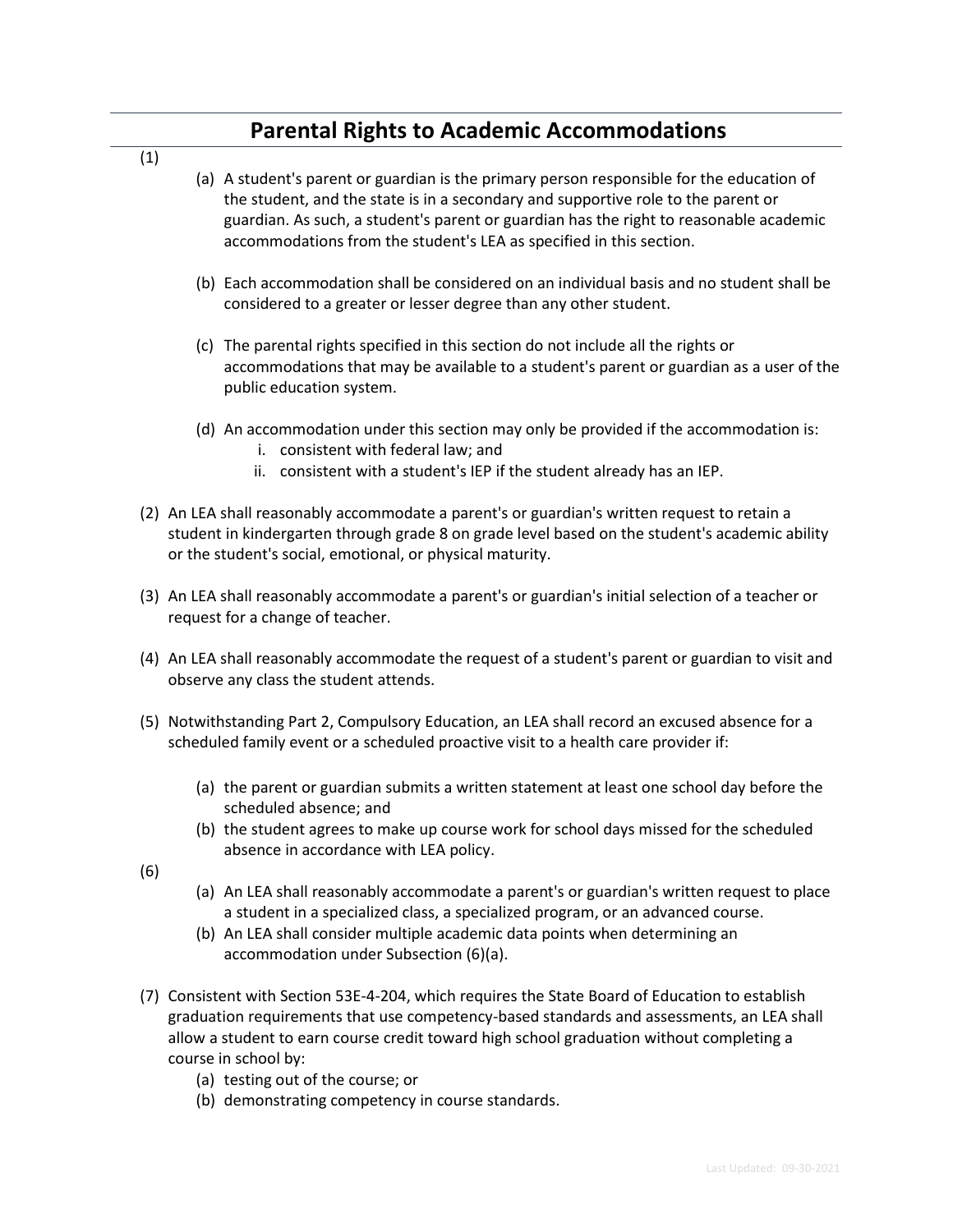- (8) An LEA shall reasonably accommodate a parent's or guardian's request to meet with a teacher at a mutually agreeable time if the parent or guardian is unable to attend a regularly scheduled parent teacher conference.
- (9)
- (a) At the request of a student's parent or guardian, an LEA shall excuse a student from taking an assessment that:
	- i. is federally mandated;
	- ii. is mandated by the state under this public education code; or
	- iii. requires the use of:
		- 1. a state assessment system; or
		- 2. software that is provided or paid for by the state.
- (b) In accordance with Title 63G, Chapter 3, Utah Administrative Rulemaking Act, the State Board of Education shall make rules:
	- i. to establish a statewide procedure for excusing a student under Subsection (9)(a) that:
		- 1. does not place an undue burden on a parent or guardian; and
		- 2. may be completed online; and
	- ii. to prevent negative impact, to the extent authorized by state statute, to an LEA or an LEA's employees through school accountability or employee evaluations due to a student not taking a test under Subsection (9)(a).
- (c) An LEA:
	- i. shall follow the procedures outlined in rules made by the State Board of Education under Subsection (9)(b) to excuse a student under Subsection (9)(a);
	- ii. may not require procedures to excuse a student under Subsection (9)(a) in addition to the procedures outlined in rules made by the State Board of Education under Subsection (9)(b); and
	- iii. may not reward a student for taking an assessment described in Subsection (9)(a).
- (d) The State Board of Education shall:
	- i. maintain and publish a list of state assessments, state assessment systems, and software that qualify under Subsection (9)(a); and
	- ii. audit and verify an LEA's compliance with the requirements of this Subsection (9).

### (10)

- (a) An LEA shall provide for:
	- i. the distribution of a copy of a school's discipline and conduct policy to each student in accordance with Section 53G-8-204; and
	- ii. a parent's or guardian's signature acknowledging receipt of the school's discipline and conduct policy.
- (b) An LEA shall notify a parent or guardian of a student's violation of a school's discipline and conduct policy and allow a parent or guardian to respond to the notice in accordance with Chapter 8, Part 2, School Discipline and Conduct Plans.